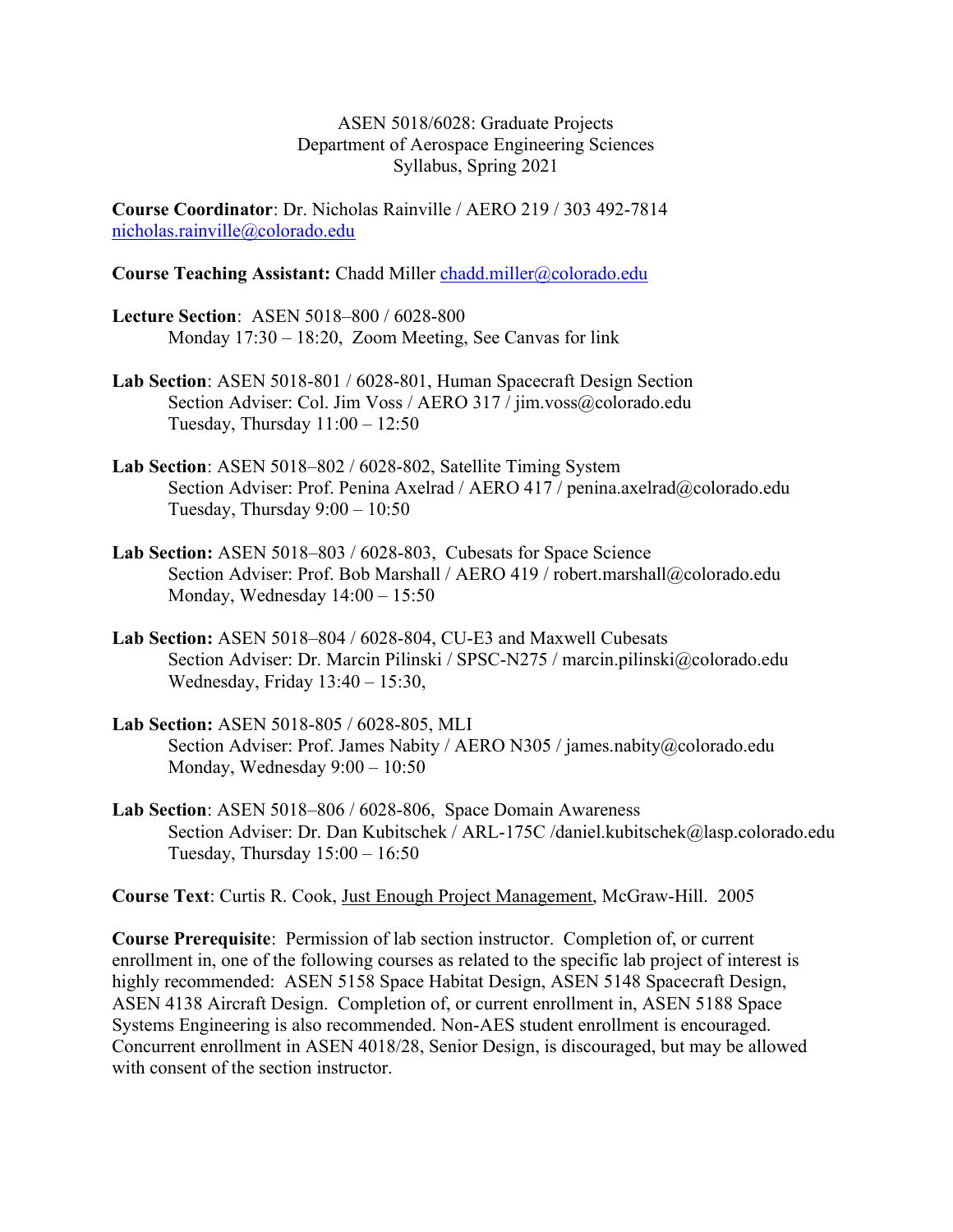Course Purpose: The Graduate Projects two-semester course sequence is designed to expose graduate students to engineering project work through project management, systems engineering, and subsystem-level design and testing. Students will work on complex, hands-on projects related to the focus areas in the aerospace engineering sciences department: Aerospace Engineering Systems, Astrodynamics and Satellite Navigation Systems, Bioastronautics, and Remote Sensing, Earth and Space Sciences. Students completing this course series will be better prepared for the type of project work and team dynamics they will encounter in government and industry. Should the project team produce a viable commercial product, students will have the knowledge and opportunity to transition into an aerospace business incubator to commercialize those products.

Course Objectives: Students will be practiced in or at least exposed to the following areas.

 Project Management and Systems Engineering Team project work in student groups Detailed requirements definition and design Formal presentations and design reviews Build, test and verification of an aerospace system Entrepreneurial possibilities for starting a company Intellectual property and technology transfer

Course Grading: The lab section advisor and course coordinator will split grading responsibilities as described below.

The lab section professor will determine 85% of the student's grade in the following areas: 1) Presentations - clear and concise content and delivery

2) Documentation - quality engineering writing, delivered in accordance with deadlines

- 3) Peer evaluations
- 4) Faculty evaluation
- 5) Participation hours reported, attendance

\*more detailed grading rubrics for each section will be provided by the project advisor

The course coordinator will determine 15% of the student's grade in the following areas: 1) Time sheet submission (2%) 0-1 late timecards: 2/2 1-2 late timecards: 1.5/2 2-3 late timecards: 1/2 3-4 late timecards: 0.5/2 4+ late timecards: 0/2 2) Lecture attendance/participation (2%) 0-1 missed lectures: 2/2

- 1-2 missed lectures: 1.5/2
- 2-3 missed lectures: 1/2
- 3-4 missed lectures: 0.5/2
- 4+ missed lectures: 0/4

```
3) Quizzes*(5%)
```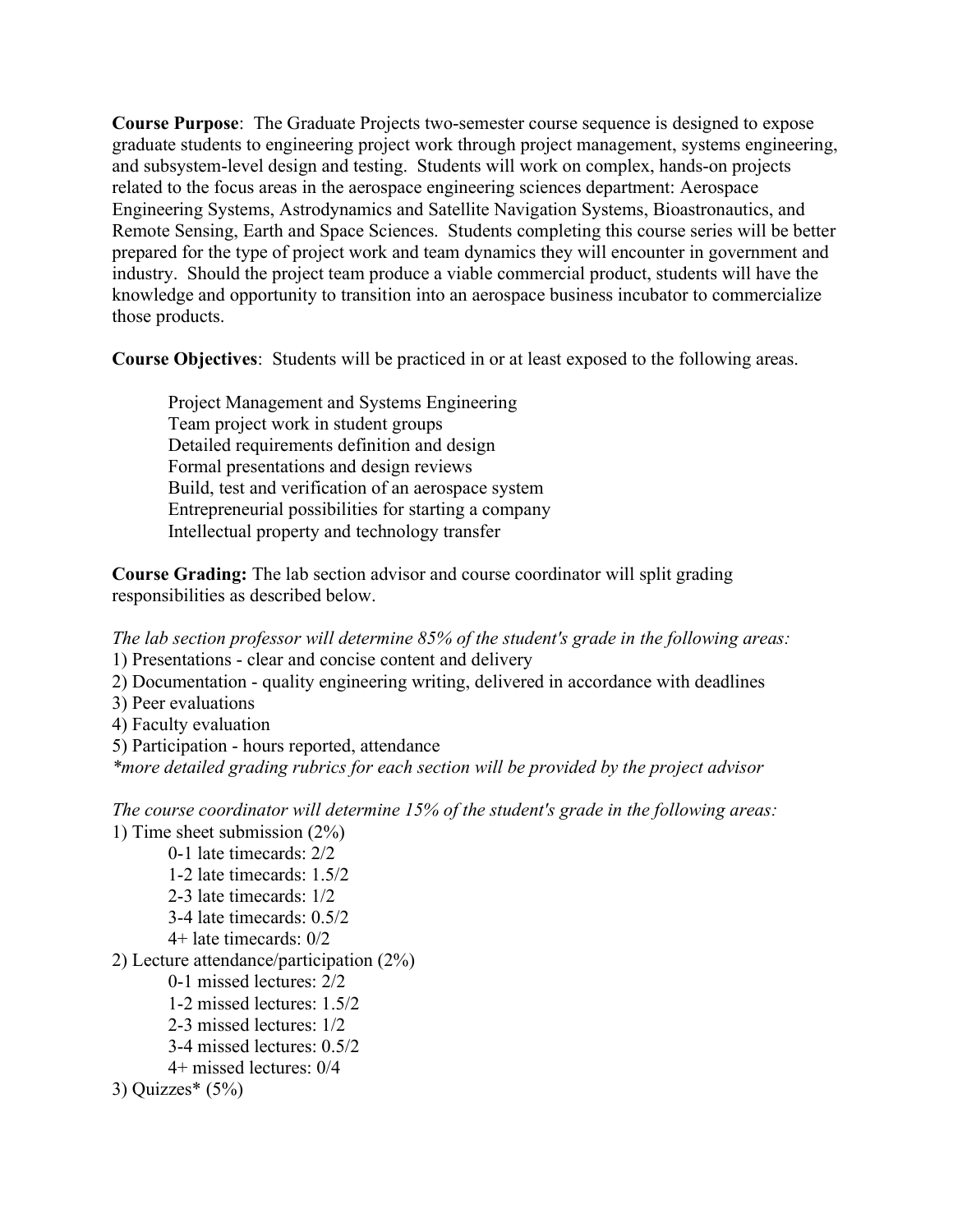4) Peer evaluation submissions (2 throughout the semester) (3%)

- 0 late/missed peer evaluations: 3/3
- 1 late/missed peer evaluations: 1.5/3
- 2 late/missed peer evaluations: 0/3
- 5) Peer evaluation quality (2 throughout the semester) (3%)

 Each peer evaluation will be graded based on the quality of feedback given, 1.5 points each.

\*Students who have already taken the quiz as a 5018 student will be excused from the quiz and their grade will be scaled accordingly.

## Classroom Behavior

Both students and faculty are responsible for maintaining an appropriate learning environment in all instructional settings, whether in person, remote or online. Those who fail to adhere to such behavioral standards may be subject to discipline. Professional courtesy and sensitivity are especially important with respect to individuals and topics dealing with race, color, national origin, sex, pregnancy, age, disability, creed, religion, sexual orientation, gender identity, gender expression, veteran status, political affiliation or political philosophy. For more information, see the policies on classroom behavior and the Student Code of Conduct.

# Requirements for COVID-19

As a matter of public health and safety due to the pandemic, all members of the CU Boulder community and all visitors to campus must follow university, department and building requirements, and public health orders in place to reduce the risk of spreading infectious disease. Required safety measures at CU Boulder relevant to the classroom setting include:

- maintain 6-foot distancing when possible,
- wear a face covering in public indoor spaces and outdoors while on campus consistent with state and county health orders,
- clean local work area,
- practice hand hygiene,
- follow public health orders, and
- if sick and you live off campus, do not come onto campus (unless instructed by a CU Healthcare professional), or if you live on-campus, please alert CU Boulder Medical Services.

Students who fail to adhere to these requirements will be asked to leave class, and students who do not leave class when asked or who refuse to comply with these requirements will be referred to Student Conduct and Conflict Resolution. For more information, see the policies on COVID-19 Health and Safety and classroom behavior and the Student Code of Conduct. If you require accommodation because a disability prevents you from fulfilling these safety measures, please see the "Accommodation for Disabilities" statement on this syllabus. All students who are new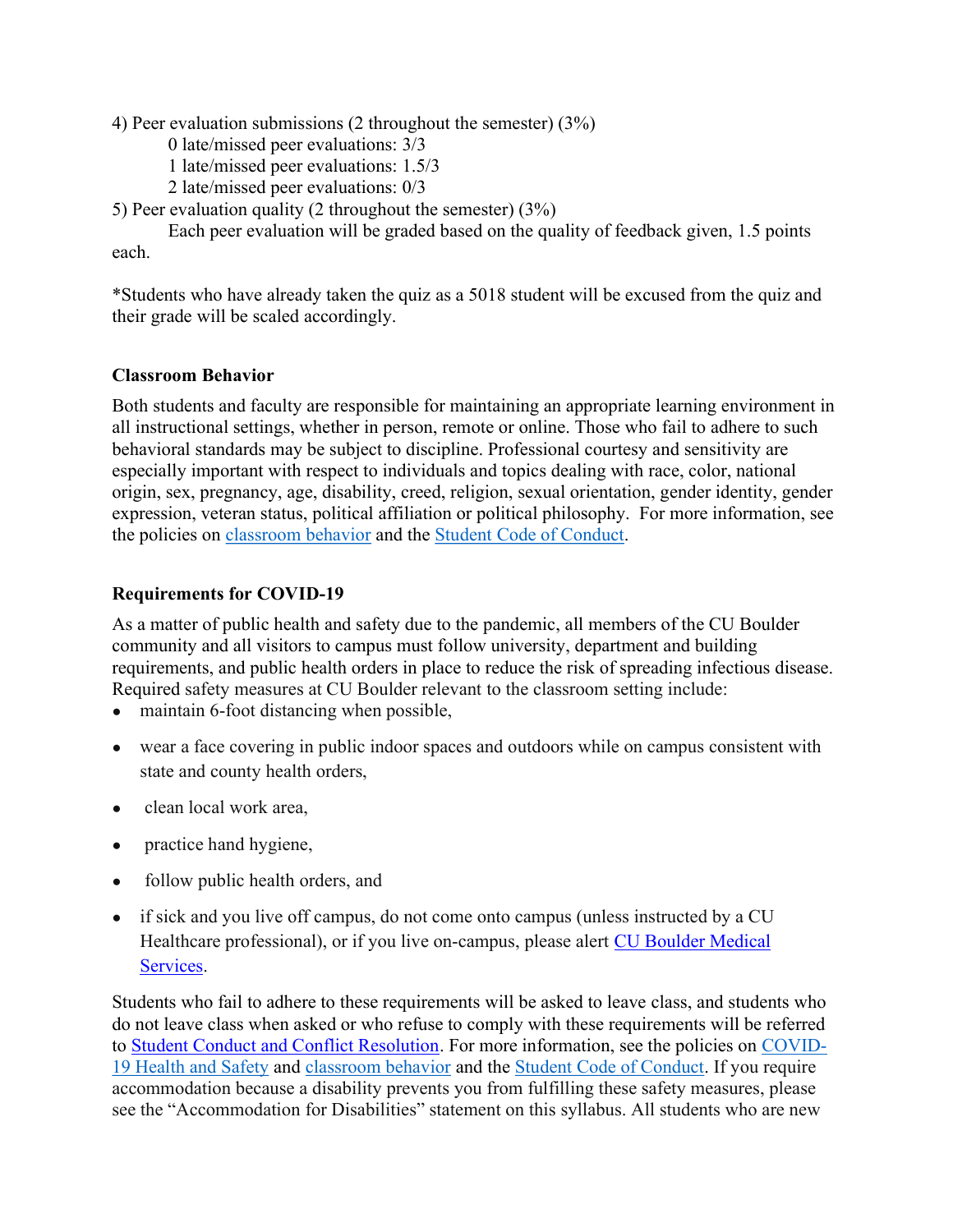to campus must complete the COVID-19 Student Health and Expectations Course. Before coming to campus each day, all students are required to complete the Buff Pass.

Students who have tested positive for COVID-19, have symptoms of COVID-19, or have had close contact with someone who has tested positive for or had symptoms of COVID-19 must stay home. In this class, if you are sick or quarantined, In this class, if you are sick or quarantined, notify the course coordinator (nicholas.rainville@colorado.edu) that you will be absent. You do not need to state the nature of your illness or provide a doctor's note, but you are required to provide notification within 5 days of the lecture or project section absence.

### Accommodation for Disabilities

If you qualify for accommodations because of a disability, please submit your accommodation letter from Disability Services to your faculty member in a timely manner so that your needs can be addressed. Disability Services determines accommodations based on documented disabilities in the academic environment. Information on requesting accommodations is located on the Disability Services website. Contact Disability Services at 303-492-8671 or  $\sin 6$  ( $\alpha$ ) colorado.edu for further assistance. If you have a temporary medical condition, see Temporary Medical Conditions on the Disability Services website.

### Preferred Student Names and Pronouns

CU Boulder recognizes that students' legal information doesn't always align with how they identify. Students may update their preferred names and pronouns via the student portal; those preferred names and pronouns are listed on instructors' class rosters. In the absence of such updates, the name that appears on the class roster is the student's legal name.

## Honor Code

All students enrolled in a University of Colorado Boulder course are responsible for knowing and adhering to the Honor Code. Violations of the policy may include: plagiarism, cheating, fabrication, lying, bribery, threat, unauthorized access to academic materials, clicker fraud, submitting the same or similar work in more than one course without permission from all course instructors involved, and aiding academic dishonesty. All incidents of academic misconduct will be reported to the Honor Code (honor@colorado.edu); 303-492-5550). Students found responsible for violating the academic integrity policy will be subject to nonacademic sanctions from the Honor Code as well as academic sanctions from the faculty member. Additional information regarding the Honor Code academic integrity policy can be found at the Honor Code Office website.

#### Sexual Misconduct, Discrimination, Harassment and/or Related Retaliation

The University of Colorado Boulder (CU Boulder) is committed to fostering an inclusive and welcoming learning, working, and living environment. CU Boulder will not tolerate acts of sexual misconduct (harassment, exploitation, and assault), intimate partner violence (dating or domestic violence), stalking, or protected-class discrimination or harassment by members of our